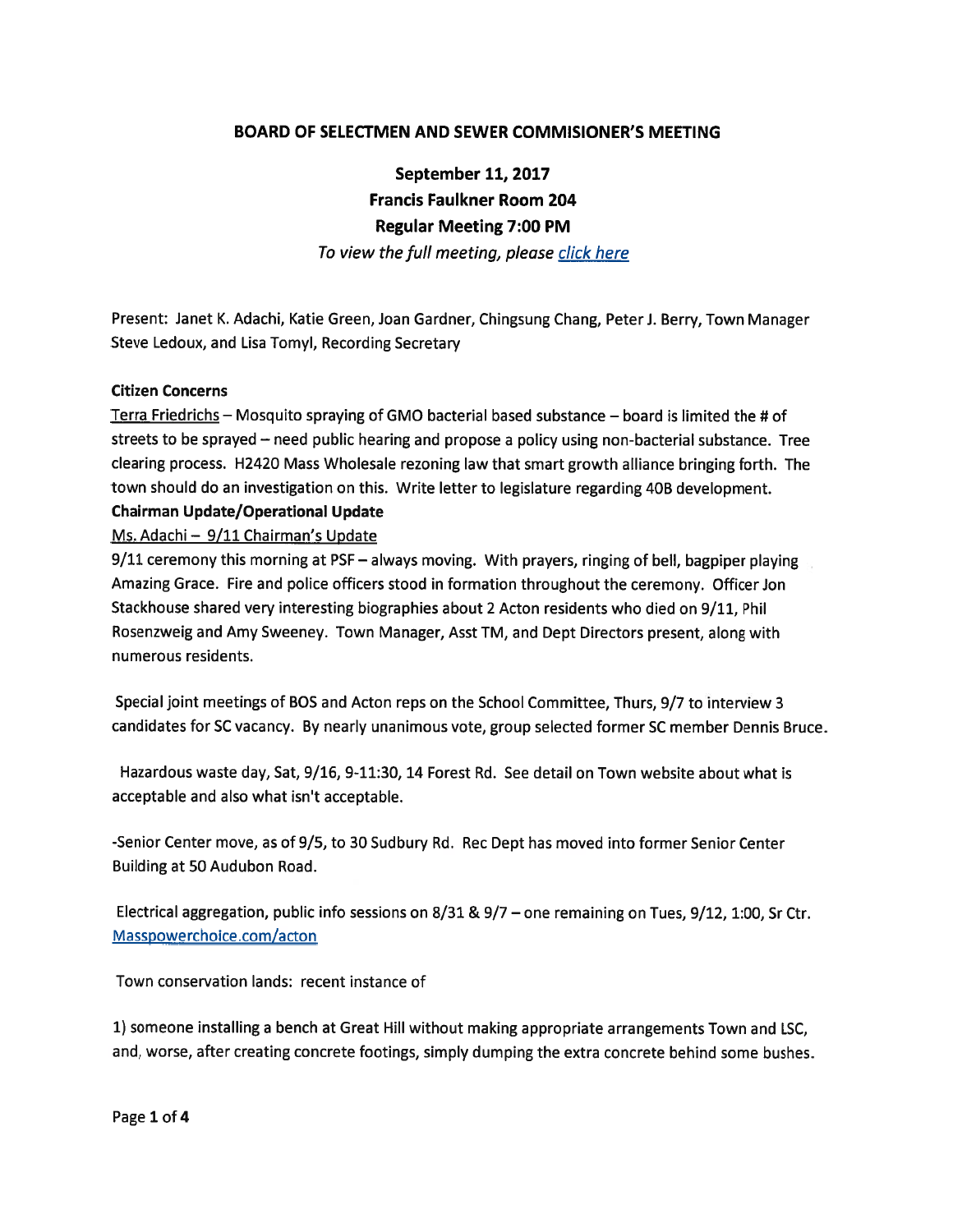2) someone removing signs that NR installed to provide direction to trail-users in vicinity of Nylander Way. Signs gone and all the labor to dig pos<sup>t</sup> holes wasted.

Conservation lands under the purview of Natural Resources and Land Stewardship Committee, which do <sup>a</sup> lot of work to maintain trails, create new ones, ensure appropriate signage in <sup>p</sup>lace, assure maps in stock, etc. LSC has policy on memorial benches, so anyone wishing to donate <sup>a</sup> bench must confer with LSC. LSC isn't going to remove the unauthorized bench for the moment, but might have difficulty maintaining the area due to the bench placement.

Mr. Ledoux –  $1<sup>st</sup>$  injury of kickball game – Land Use Director. Human Services and COA moved to 30 Sudbury. September 5<sup>th</sup> launched ALS service – thanks to Chief Hart and ALS coordinator Pat McIntyre and the state and feds to ge<sup>t</sup> the ALS license.

## Public Hearings

Town Immigration Policy, Acton Police Department — Chief Rich Burrows gave an explanation regarding <sup>a</sup> proposed immigration policy and worked with several citizens and town groups. Currently does not have <sup>a</sup> research database on requests for ICE. Looked through logs and arrests and interaction with ICE. Have not detained persons regarding location or holding persons due to flags in the ICE system – they would tell ICE where the person was located — of the arrests, 1 was let out on bail and the others went to court. Currently the PD does not inquire <sup>a</sup> person's immigrations status. Will keep records of persons arrested that have an ICE detainer. Ms. Green thanked Chief Burrows, Deputy Chief Cogan and the Police Department for their work on the immigration policy to make Acton <sup>a</sup> welcoming town. Good reflection of the value of our community. Ms. Adachi thanks PD Chief, Dept. Chief, Katie and residents on working on this issue. Commented on the policy being <sup>a</sup> good guideline for the BOS and <sup>a</sup> possible guideline for <sup>a</sup> future bylaw.

Terra Friedrichs, West Acton — thanks BOS and Katie for proposing this policy. Mentioned about how her group worked with the Chief based on the policy in Cambridge

Dawn Wong — suppor<sup>t</sup> police policy and provides very clear guidelines for citizens in town — appreciates the work involved.

Rabbi Mike Rothbaum — Jewish people know what it is like to live in society and being treated differently. Grateful there are municipalities taking upon themselves to have these policies. Encourage the Board to adopt the policies the Police Department have as <sup>a</sup> town.

Bill Romer, Audubon Hill — prou<sup>d</sup> of the information regarding the PD and this community — should suppor<sup>t</sup> this policy.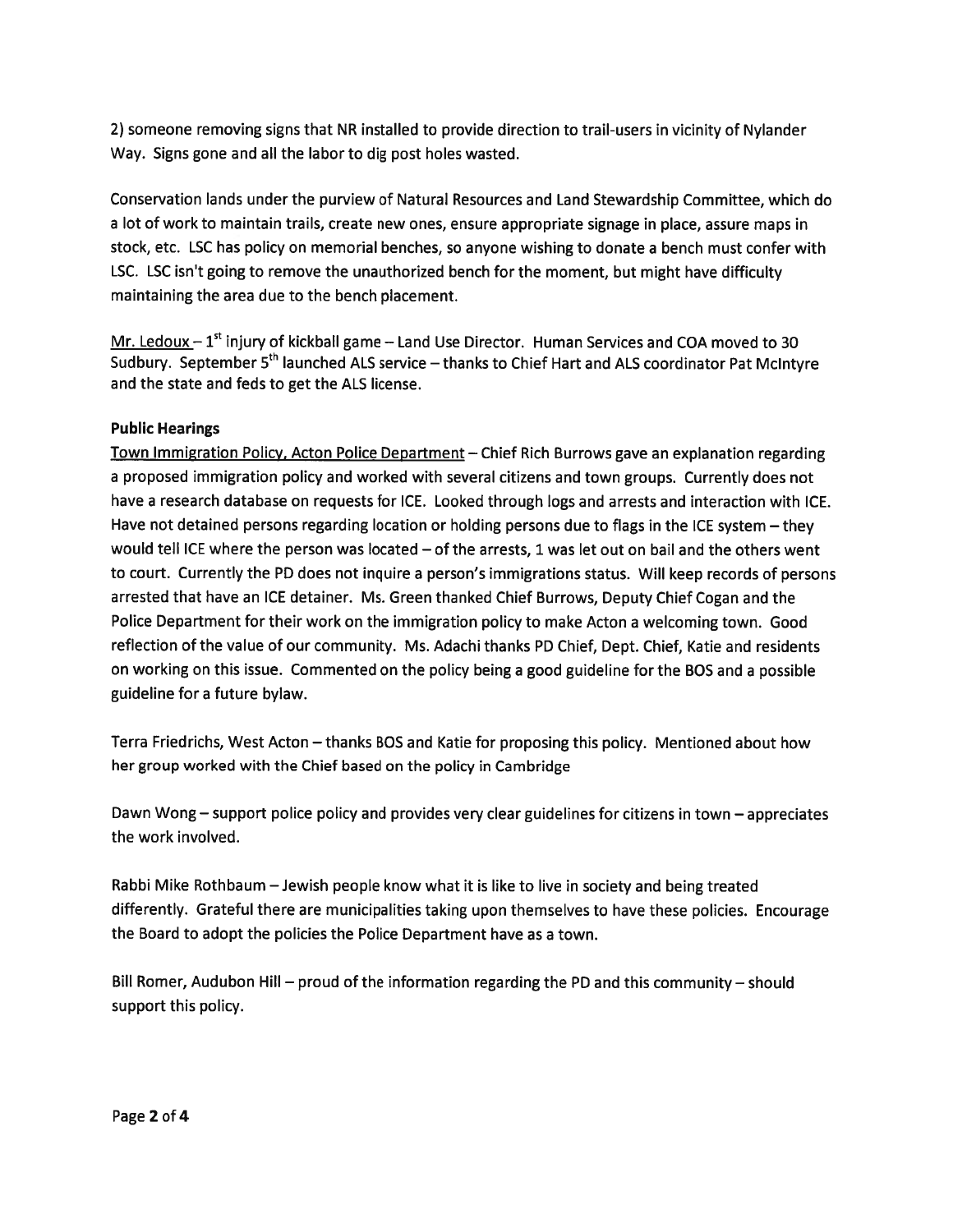Resident requested to have publicity (regarding the police policy) to let other residents know what the police policy is for residents. Ms. Green explained that this was the reason why the public hearing is occurring and is posted on the town website and being recorded for television as well.

<sup>A</sup> group (non-town committee) gave <sup>a</sup> presentation regarding potentially adopting <sup>a</sup> town immigration policy. Presenting was Joris Wills, Terra Friedrichs, West Acton, and Paul Garber, 262 High Street. Feels the town should adopt <sup>a</sup> town policy on the solid grounds of the Acton Police Department. Read some statements of the laws of the Commonwealth of Massachusetts. Ms. Green commented regarding the proposed town policy and that certain town staff does have reason to inquire regarding immigration status such as the Community Services Coordinator who assists residents in applying for housing or fuel assistance, which is not <sup>a</sup> violation of state law. Ms. Green inquired if the board wants to go forward in adopting <sup>a</sup> town policy. Ms. Adachi inclined to have <sup>a</sup> formal policy with input from Town Counsel and cleaning up the language (according to similar police policy). Mr. Chang is looking to have it for Fall Town meeting and have counsel take <sup>a</sup> look at it. Mr. Berry supports the policy, also needs to look at the current (Boards and Committees) volunteer application where there is <sup>a</sup> question if the applicant is <sup>a</sup> citizen of the US and if they are <sup>a</sup> residential alien and may need to look into changing the application if this policy is adopted by the board and at town meeting. Ms. Gardner supports such <sup>a</sup> policy and congratulations to all who worked on this.

Terra Friedricks, West Acton — suggested adding <sup>a</sup> broader group of people to include beyond just immigration status.

Miram Lesak, High St — thanks the group for the work and the board and the police department Danny Factor 11 Davis Road — impressed with the town and the collaborative effort of the police department and the BOS.

Wei Lee, 15 Hazelnut St - good policy and commented on Mr. Chang's suggestion regarding expanding the policy to include citizen establishment and country of origin.

8 Wingate Lane — Police Department supports the policy the town should suppor<sup>t</sup> it (the policy). Danny Factor, 11 Davis Road — agree to include <sup>a</sup> broader group of citizens as well Ms. Green mentioned that the next step is to bring it (the policy) to counsel to review and expanding the

language then bring <sup>a</sup> revised version back to the board for <sup>a</sup> formal vote.

SPSP #08-02-2017 -468, Meadowbrook Condo Association Parking Expansion — Ms. Adachi read the public hearing notice. Representing Meadowbrook Condo Association is Thomas Schaejbe - the proposal is to increase the number of parking spacing from 47 to 70 total. Ms. Green inquired about the current parking situation - the representative from the condo association states the residents' par<sup>k</sup> anywhere they can find space and would propose building <sup>a</sup> sidewalk without curbing. The Planning department sees it reasonable. The Condo Association is waiting for <sup>a</sup> response from MassDOT regarding building the sidewalk without curbing. If MassDOT denies it, the applicant would contribute to the sidewalk fund.

Terra Friedrichs, West Acton — in favor of the parking increase and in favor of the sidewalk. Ms. Green moved to close the hearing for SPSP #08-02-2017 -468, Mr. Chang second. All Ayes Page 3 of 4